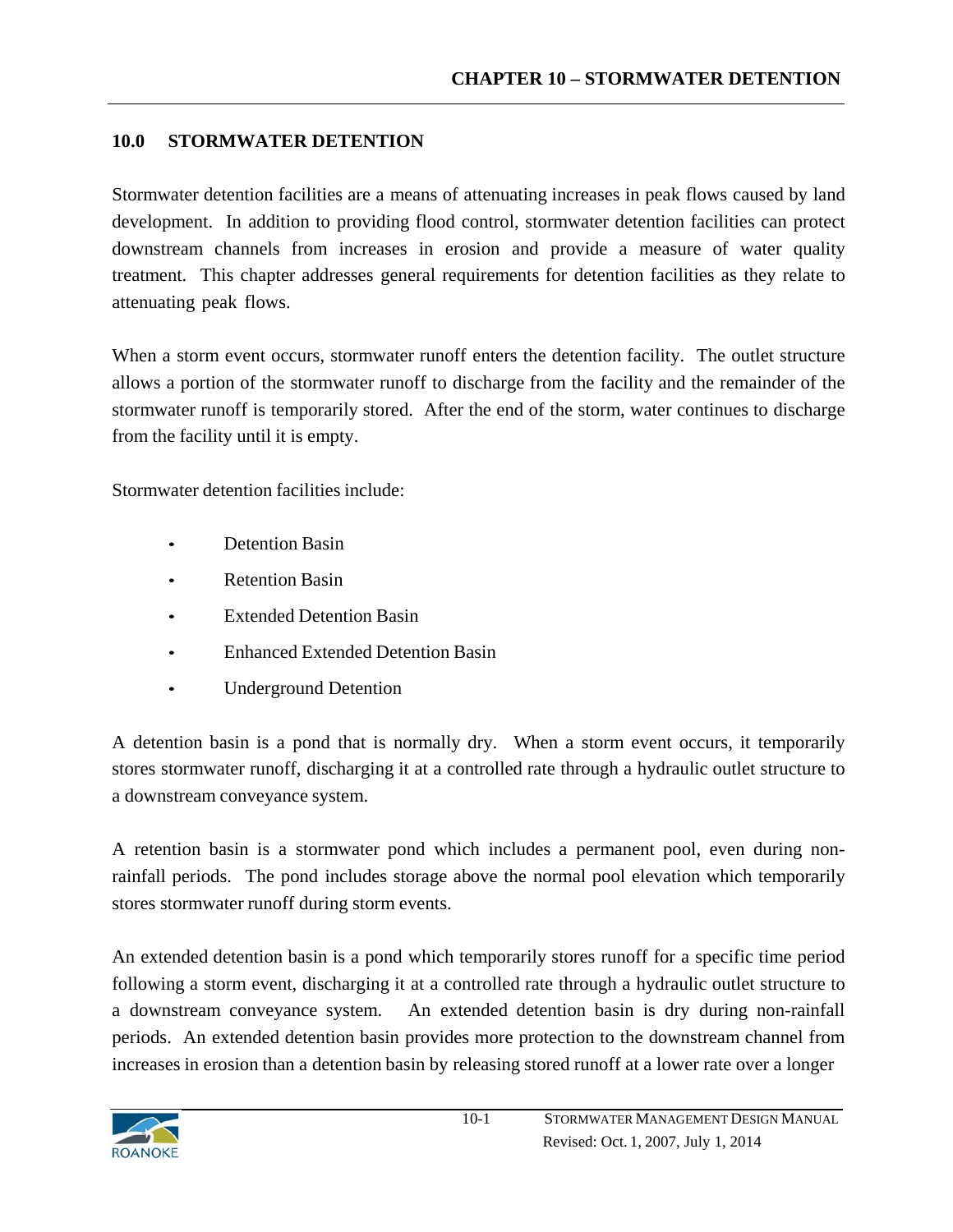time period.

An enhanced extended detention basin is similar to an extended detention basin, but it also incorporates a shallow marsh in its bottom to provide additional quality treatment.

An underground detention facility consists of pipes or manufactured underground chambers used to temporarily store stormwater runoff following a storm event, discharging it at a controlled rate through a hydraulic outlet structure to a downstream conveyance system. An underground detention facility is dry during non-rainfall periods.

In addition to detention, the design requirements specified by this chapter shall apply to ponds created as private property amenity features and farm ponds.

## **10.1 References**

Except where more stringent requirements are presented in this Manual, the design and construction of stormwater detention facilities shall comply with VDOT and DCR requirements. The primary design references are:

- VA SWM Handbook
- VDOT Drainage Manual
- VA E&SC Handbook
- VDOT Standards

# **10.2 Design Methodology and Criteria**

## **10.2.1 Hydrology**

See Chapter 5 for methodology used to determine design flows.

## **10.2.2 Design Flows and Storage Volumes**

To properly design stormwater detention facilities, a flow routing program shall be used with an appropriate elevation – discharge - storage relationship for the design storm events.

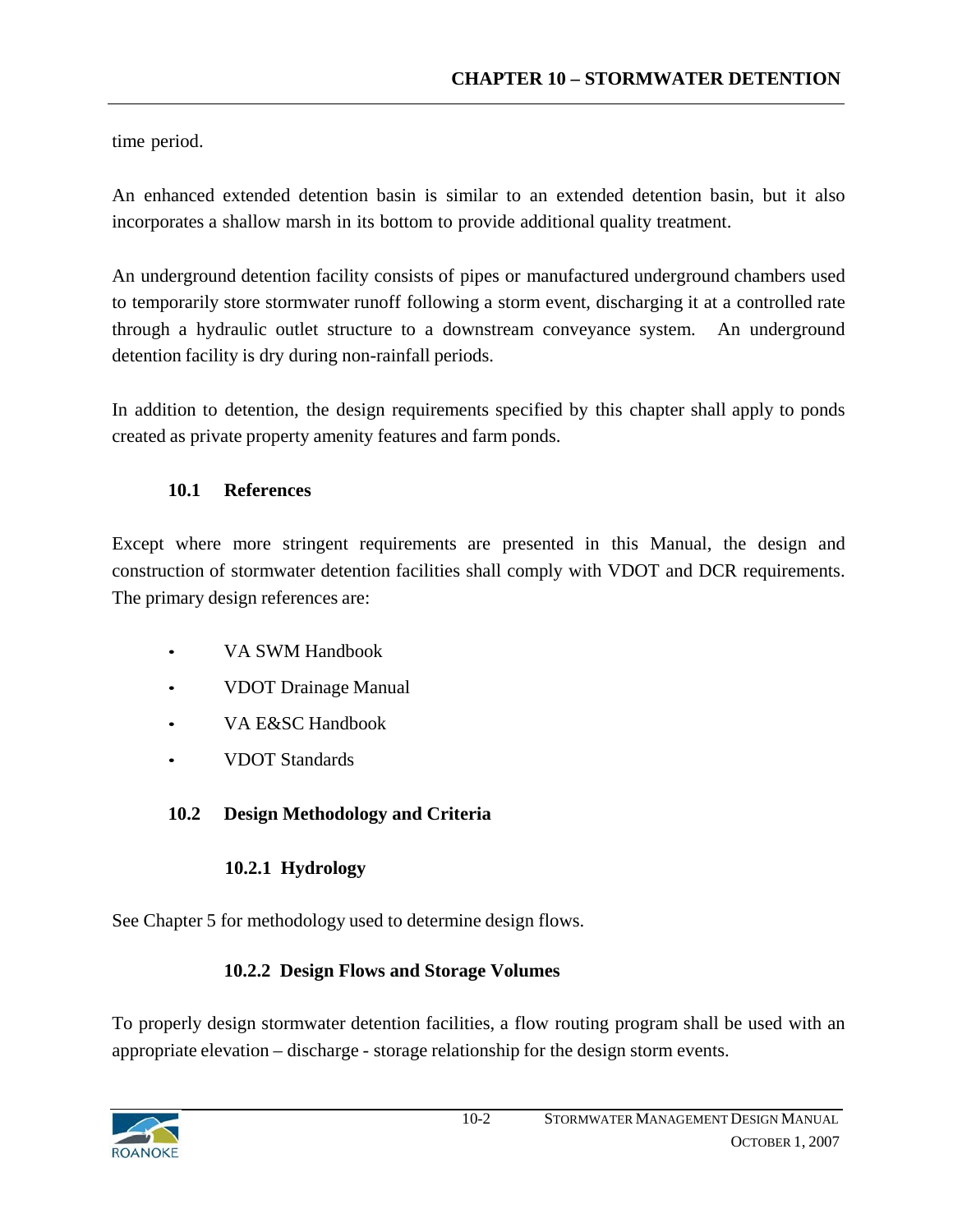#### **10.2.3 Detention Facility Locations**

Stormwater detention facilities should not be constructed within a Federal Emergency Management Agency (FEMA) designated 100-year floodplain. If this is unavoidable, the facility shall comply with all applicable regulations under the National Flood Insurance Program, 44 CFR Part 59.

The following factors shall be addressed when siting a stormwater detention facility:

- Geotechnical conditions including soil conditions.
- Groundwater levels and it's potential impacts.
- Karst topography.
- Existing and proposed utilities.
- Aesthetics on surrounding properties.
- Environmental impacts including wetlands.

Stormwater basins shall be located to minimize the aesthetic impacts to the surrounding property. Basins shall be set back from property lines a distance equal to the minimum width of the applicable required buffer yard.

Locate stormwater detention facilities to avoid collecting significant amounts of drainage from offsite areas.

Stormwater basins shall be set back at least 20 feet from a residential dwelling structure as measured from the wall of the structure to the top of the basin embankment or as otherwise determined by the Administrator based on site conditions. In proposed single family residential subdivisions, the stormwater management facility shall be located in a single non-developed lot.

### **10.2.4 Detention Basin Grading**

Stormwater basins shall be graded to blend into the surrounding topography with the following conditions:

- Basin side slopes shall be no greater than 3:1.
- Provisions shall be made for the long-term maintenance of basin slopes and

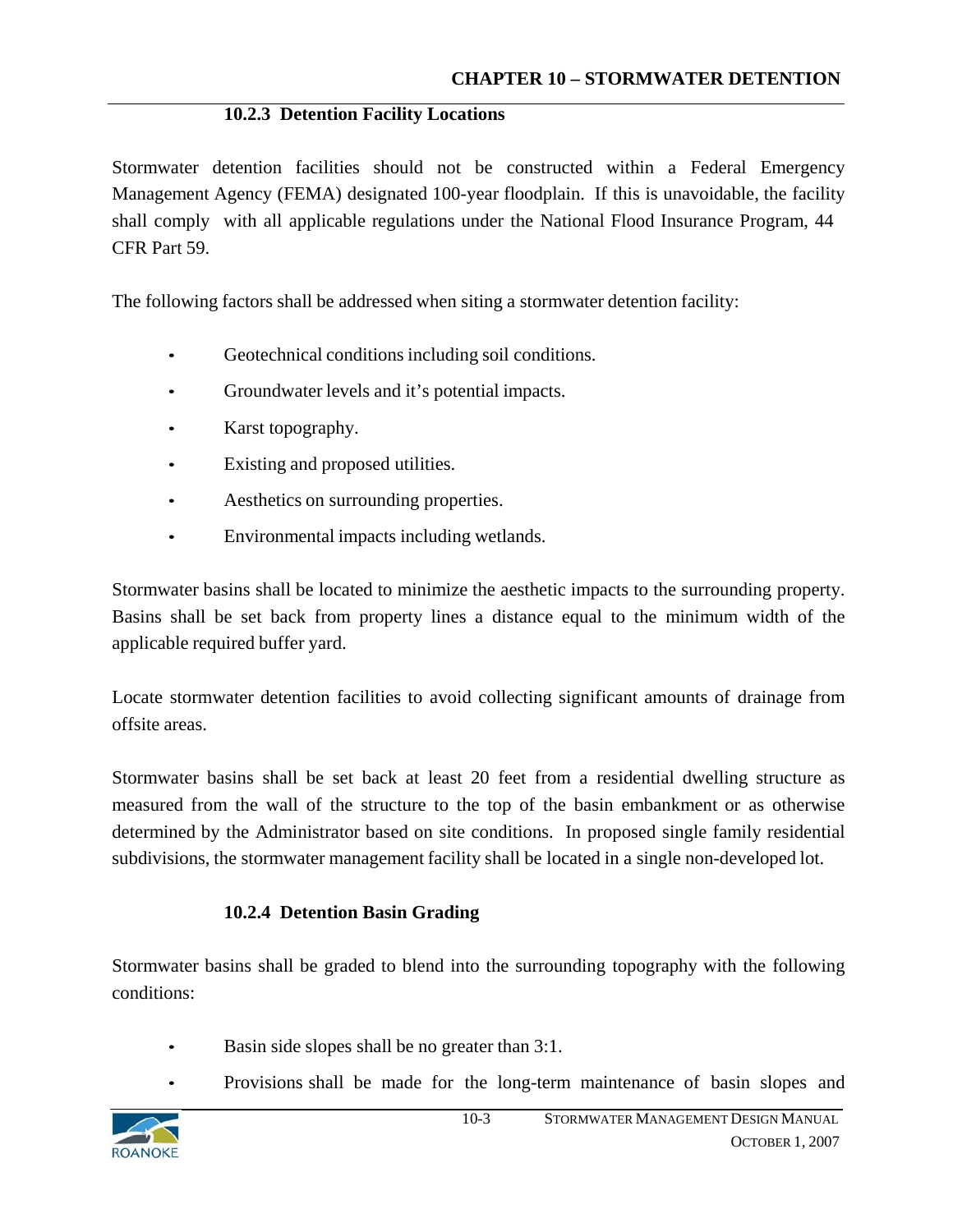periodic access for maintenance of the outlet structure, emergency spillway, and removal of accumulated sediments.

- The maximum allowable depth of a stormwater detention basin shall be 15 feet, as measured from the top of the embankment to the lowest point in a basin.
- The bottom of the basin shall have a low flow or pilot channel to facilitate complete drainage. The pilot channel shall convey flows from a 2 year storm event and prevent standing water during dry-weather conditions. The pilot channel shall be sloped a minimum of 2% if it is a grass-lined channel and at a minimum of 1% if concrete-lined.

In addition to the above requirements, the follow standards of practice should be used when designing a stormwater basin to the extent possible:

- The length-to-width ratio of a stormwater basin should be a minimum of  $2:1$ . A 3:1 ratio is desired where possible. This prevents short-circuiting of the basin's storage areas.
- To minimize cut and fill, the long dimension of a stormwater basin should run parallel to the contours.

## **10.2.5 Embankments and Emergency Spillways**

Embankments and emergency spillways shall be design in accordance with the VA SWM Handbook. A geotechnical study for the embankment shall be required as specified by the VA SWM Handbook.

## **10.2.6 Outlet Structures and Release Rates**

## **10.2.6.1 Stormwater Release Rates**

Stormwater detention facilities shall be designed with an outlet structure to control the release rate from stormwater being held in the facility. Design release rates shall meet the requirements set forth in Chapter 5.

Farm ponds and ponds created as private property amenity features shall be exempt from release rate requirements.

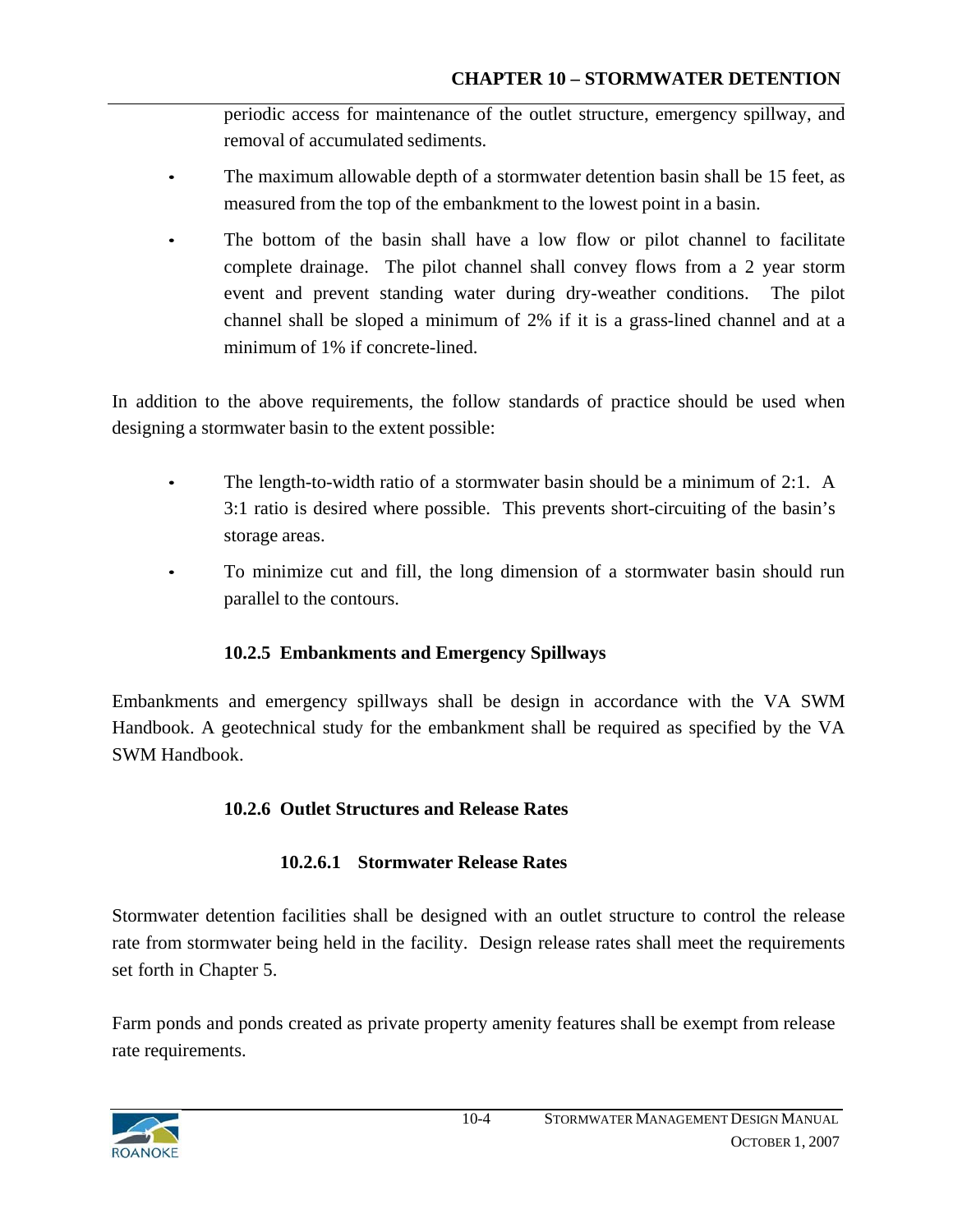### **10.2.6.2 Outlet Structure Criteria**

Outlet structures generally include a principal spillway or outlet and an emergency overflow. An outlet structure may take the form of a drop inlet, pipe, weir, or orifice. The principal spillway or

outlet is intended to release flow from the design storm events at the necessary controlled rate, without allowing flow to enter the emergency spillway or overflow. The sizing of the outlet structure shall be based on the results of the hydrologic routing calculations or model. Due to the tendency of clogging, the minimum orifice diameter shall be 3 inches.

Outlets from stormwater detention facilities shall be designed to function without manual, electrical, or mechanical controls.

Where necessary, energy dissipaters shall be placed at the outfall to provide a non-erosive velocity from the facility to a channel. See Chapter 11 for the design of outfall protection.

Where a stormwater basin with an earthen embankment, does not have an emergency spillway, the principal outlet or spillway shall be sized to safely pass the flow from the 100-year frequency storm without over topping the earthen embankment. In this instance, the design of the primary outlet structure shall include a 50% clogging factor during the 100-year frequency storm as a safety factor. When the primary spillway is less than 24 inches wide, it shall be considered inoperative during a 100-year frequency storm. In addition, the minimum size of the primary spillway shall be 15 inches.

For examples of design calculations of outlet structure orifices and weirs, see the VDOT Drainage Manual and VA SWM Handbook.

All riser structures shall be cast-in-place or precast concrete, unless a substitute material has been approved by the City. VDOT standards for riser structures may be found in the VDOT Standards.

Outlet pipes shall be reinforced concrete pipe with rubber gasket watertight joints, shall have appropriate seepage control, and shall be installed on a concrete cradle from the toe of the pipe to the riser for the entire length of the outfall pipe. Concrete cradle shall be in accordance with the requirements of the VDOT Standards.

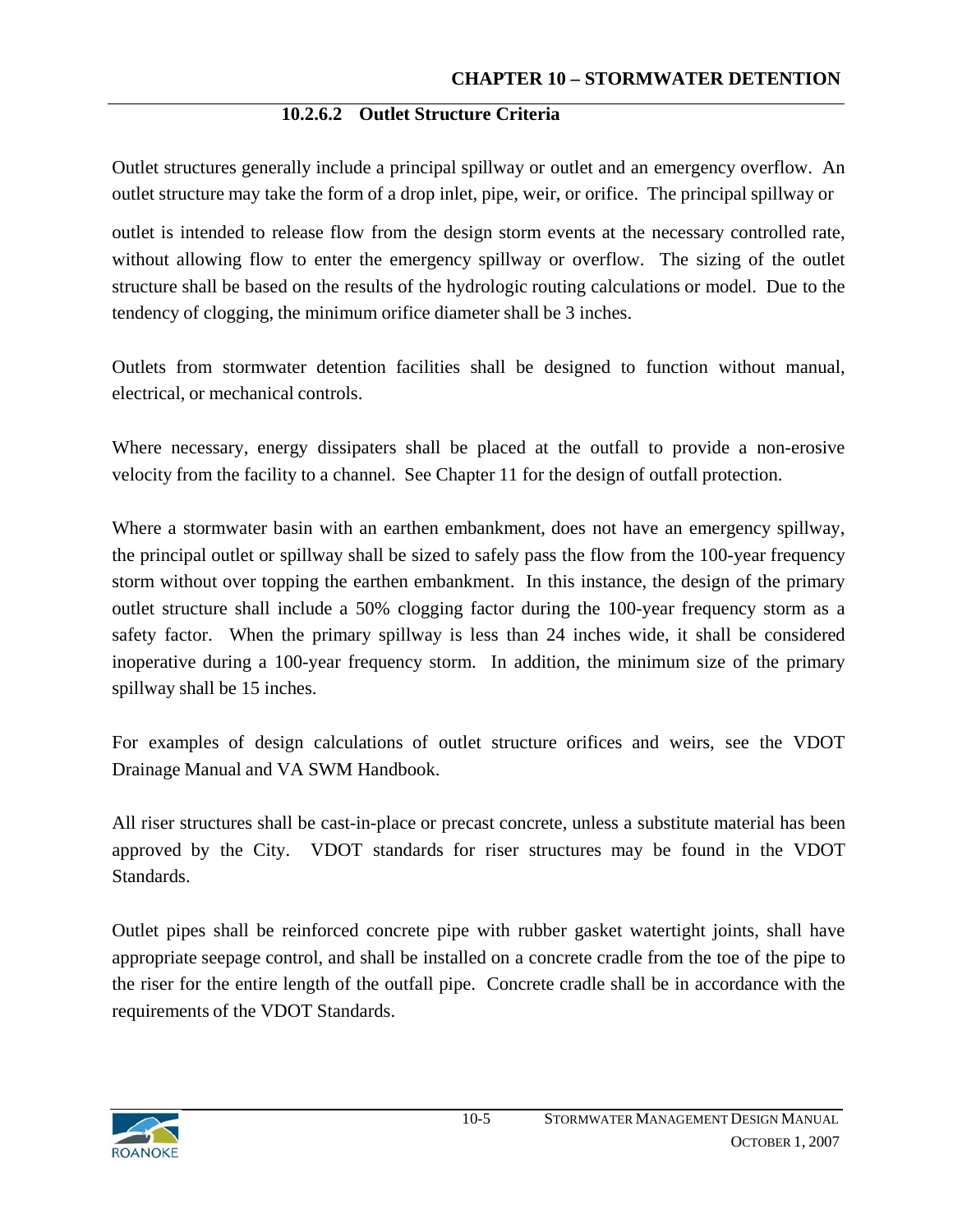### **10.2.7 Landscaping**

Stormwater basin embankments shall be stabilized. Selection and plant installation shall be in accordance with the standards of the VA SWM Handbook. Trees and shrubs shall not be planted within a stormwater detention basin, nor on a stormwater basin berm, dam, or emergency spillway.

Native plants will be used to the maximum extent possible.

### **10.2.8Underground Detention**

### **10.2.8.1 Materials**

All materials used in underground detention facilities shall be corrosion resistant consisting of reinforced concrete, aluminized corrugated metal pipe, corrugated high density polyethylene pipe, or similar approved material.

### **10.2.8.2 Slope**

Underground detention facilities shall be sloped to drain at a minimum floor slope of 1 percent.

## **10.2.8.3 Capacity**

Underground detention facilities and other storm drainage system and facility components shall be sized such that the 100-year design storm may be routed through the drainage system and facilities with no damage to the surface property.

## **10.2.8.4 Accessibility and Maintainability**

All underground detention facilities shall be designed to be readily accessible for periodic inspection and maintenance from the surface without the need to perform confined space entry.

Providing pre-treatment to remove sediments before or at the entrance of the underground detention facility to improve water quality and/or improve maintainability should be considered during the design.

## **10.2.9Trash Racks**